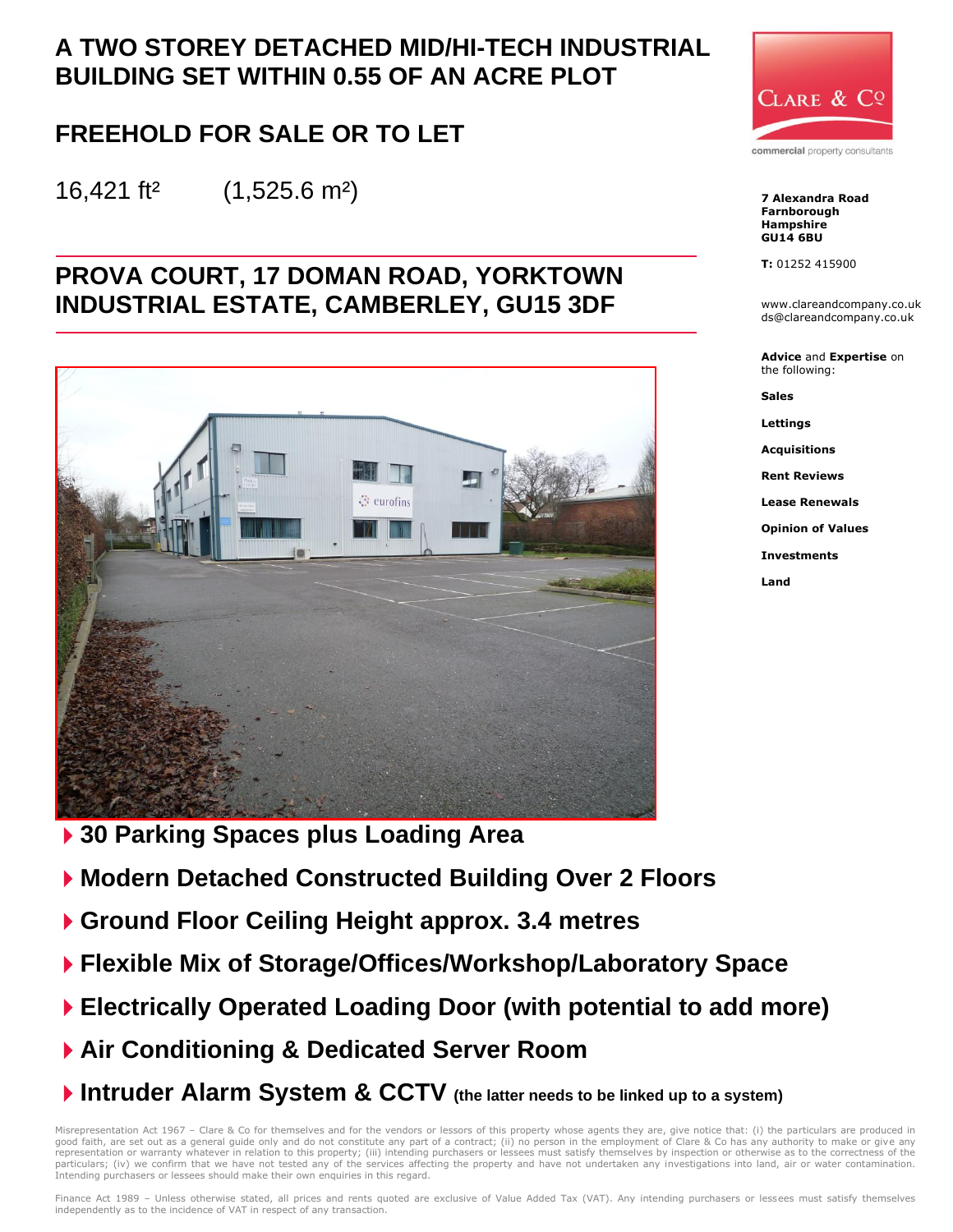#### **LOCATION**

Prova Court is situated on the Yorktown Business Park which is a short drive from Junction 4 of the M3 and within walking distance of Blackwater Train Station, serving Reading and Redhill including Farnborough and Guildford stations, and with a dedicated service to Gatwick.



The premises are conveniently placed within walking distance of Tescos, Next with it's built in Costas Coffee Lounge and Marks & Spencers as well as local shopping available in Blackwater.



#### **DESCRIPTION**

An individually constructed detached Modern Mid-Tech/Hi-Tech building set within just over an half acre plot. The premises we believe were constructed around 2006, and offers modern and flexible accommodation ideal for a modern Hi-Tech company that requires it's own "front door", within a secure environment.

The ground floor, has a good sized reception hall with a door entry system, leading to toilet and shower facilities, stairs and a lift to first floor, with the rest of the accommodation offering a mix of offices, store room with an electronic loading door, light industrial area, dedicated server room, laboratory space, with an electrically operated loading door. The ceiling height on the ground floor to underside of the concrete floor is around 3.4 metres in height.

The first floor has a mix of open plan laboratory space, several individually partitioned rooms, fire resistant archive area and a meeting room.

We think with a few adjustments, the space throughout the building could be adapted to suit an incoming company's needs.

Externally, the property has around 30 parking spaces marked out within the large private car park, access for loading, and several pleasant grassed and landscaped areas. The front entrance is accessed via secure double gates and the perimeter of the site is finished in secure fencing.

We believe there is good potential to extend the premises subject to planning.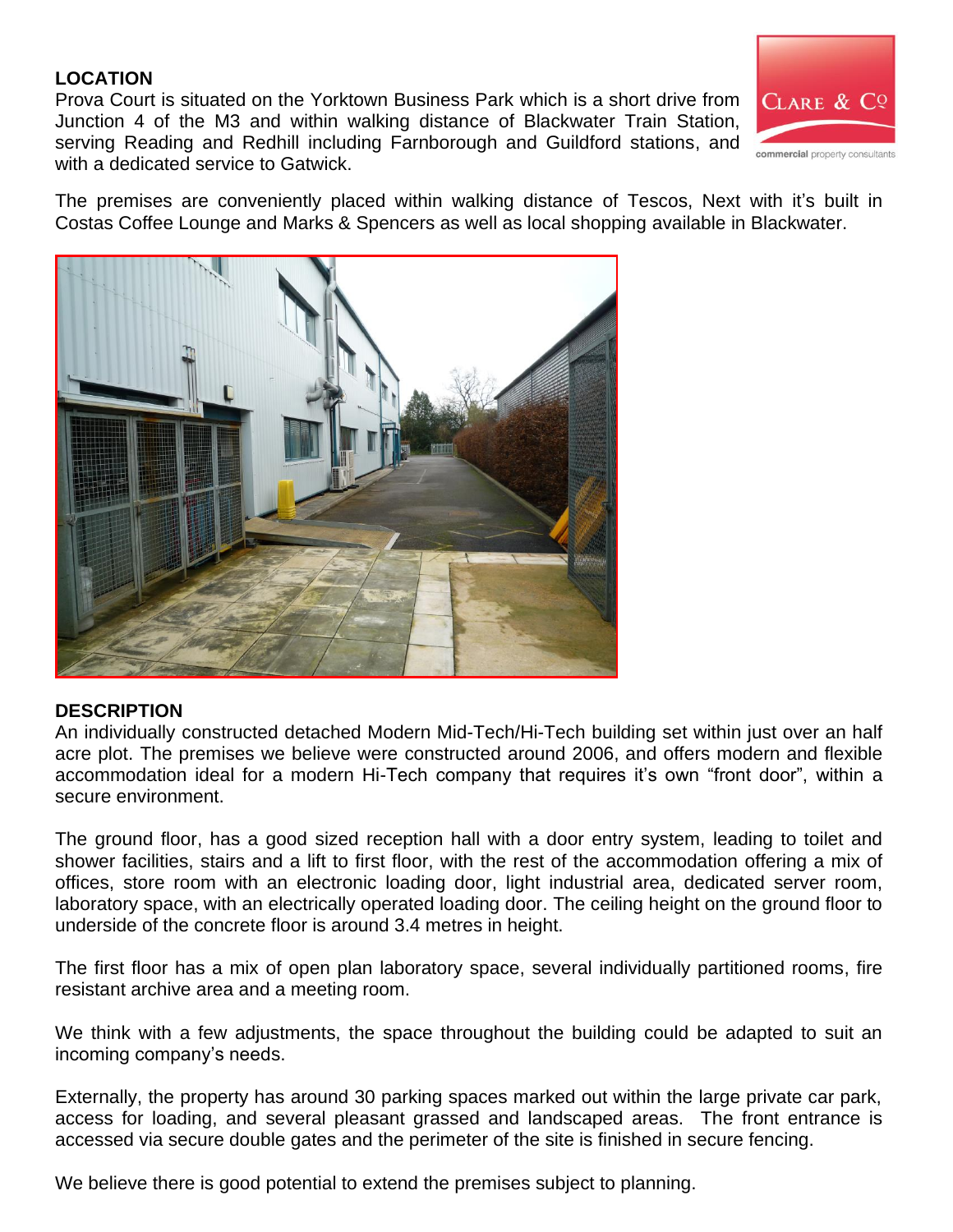



Laboratory space



Interior of store area showing the loading door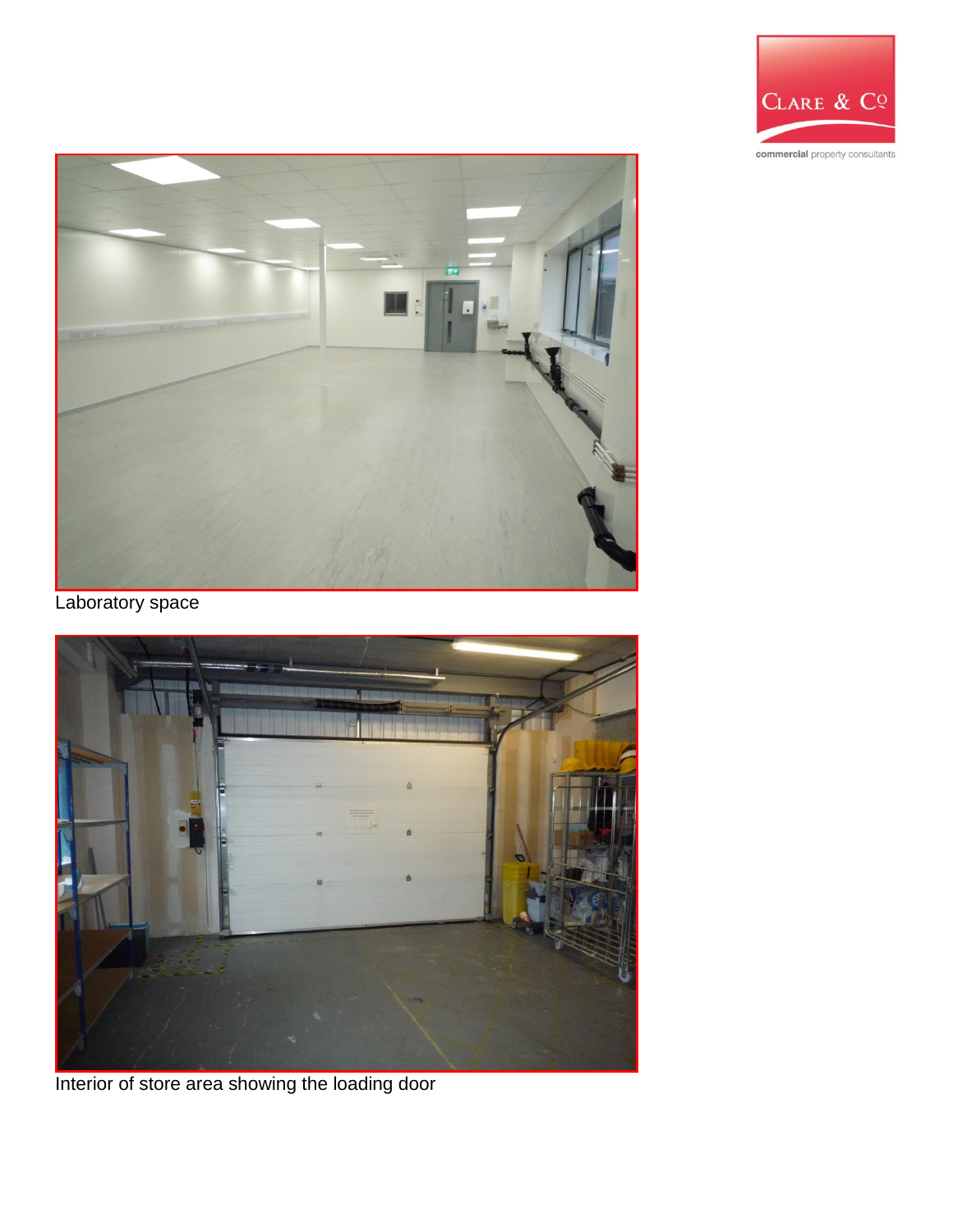## **ACCOMMODATION**

The approximate floor area of the building is as follows, calculated on a Gross

Internal basis:

### **Ground Floor**

| <b>TOTAL</b>                                         | 16,421 $ft^2$           | 1,525.60 $m2$    |  |
|------------------------------------------------------|-------------------------|------------------|--|
| <b>First Floor</b><br>Offices/Laboratories/Ancillary | $8.212$ ft <sup>2</sup> | 763.00 $\rm m^2$ |  |
|                                                      | 8,209 ft <sup>2</sup>   | 762.60 $m2$      |  |
| Storage/Workshop/Offices/Labs                        |                         |                  |  |



**LEASE** The unit is available on a new lease, with the length of lease term by agreement, at a rent of £11.51 ft² plus VAT, £189,000 plus VAT, per annum.

**FREEHOLD** The freehold interest of the property is available to purchase for "Offers in the Region of £2.75 M" plus VAT.

**LEGAL COSTS** Each party to be responsible for their own legal costs in the transaction.

**BUSINESS RATES** A rateable value of £130,000 which computes to approximately £65,000 payable for one year.

**ENERGY PERFORMANCE CERTIFICATE (EPC)** 





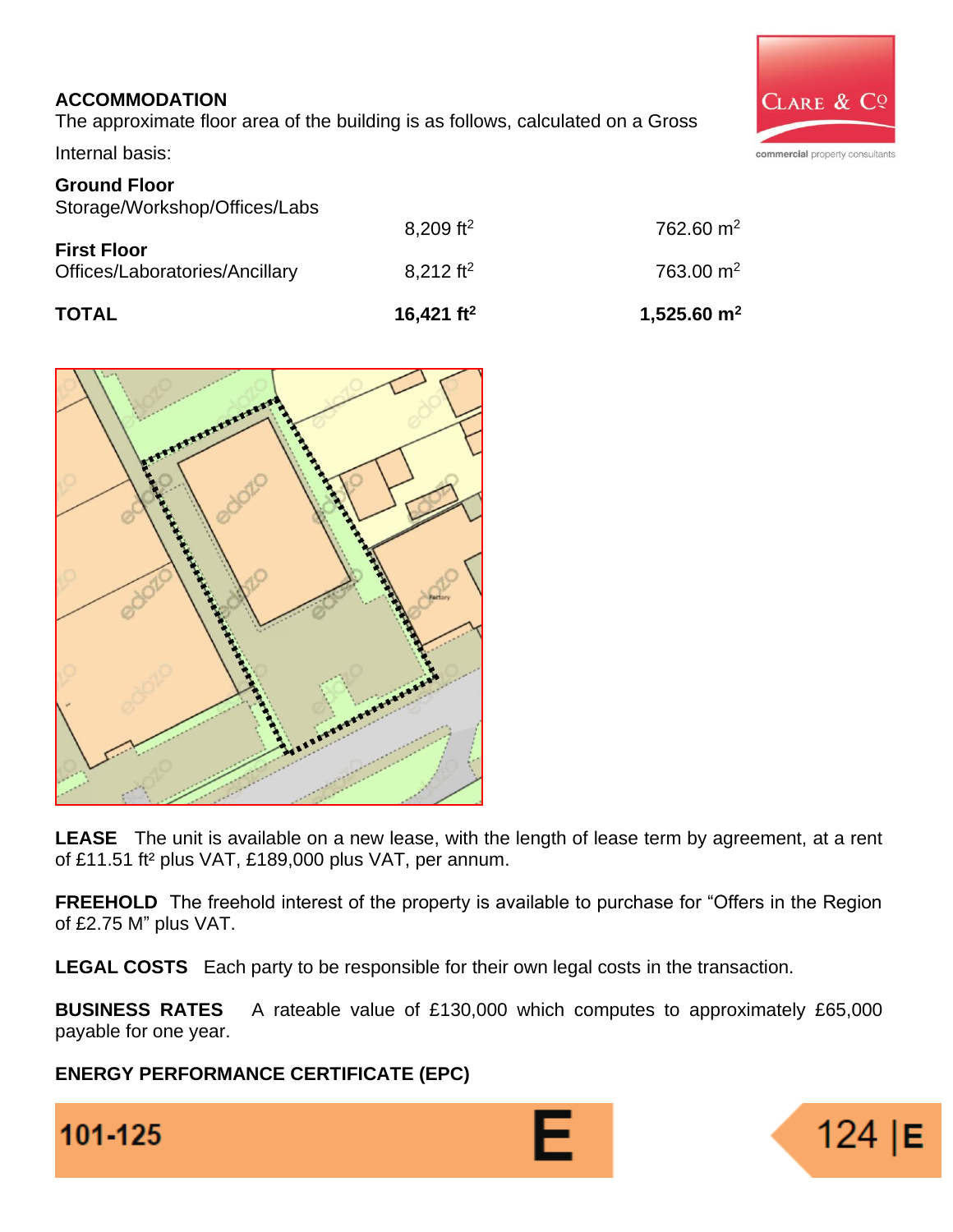

#### **Floorplans**



Ground Floor Plan – Not to Scale



First Floor Plan – Not to Scale